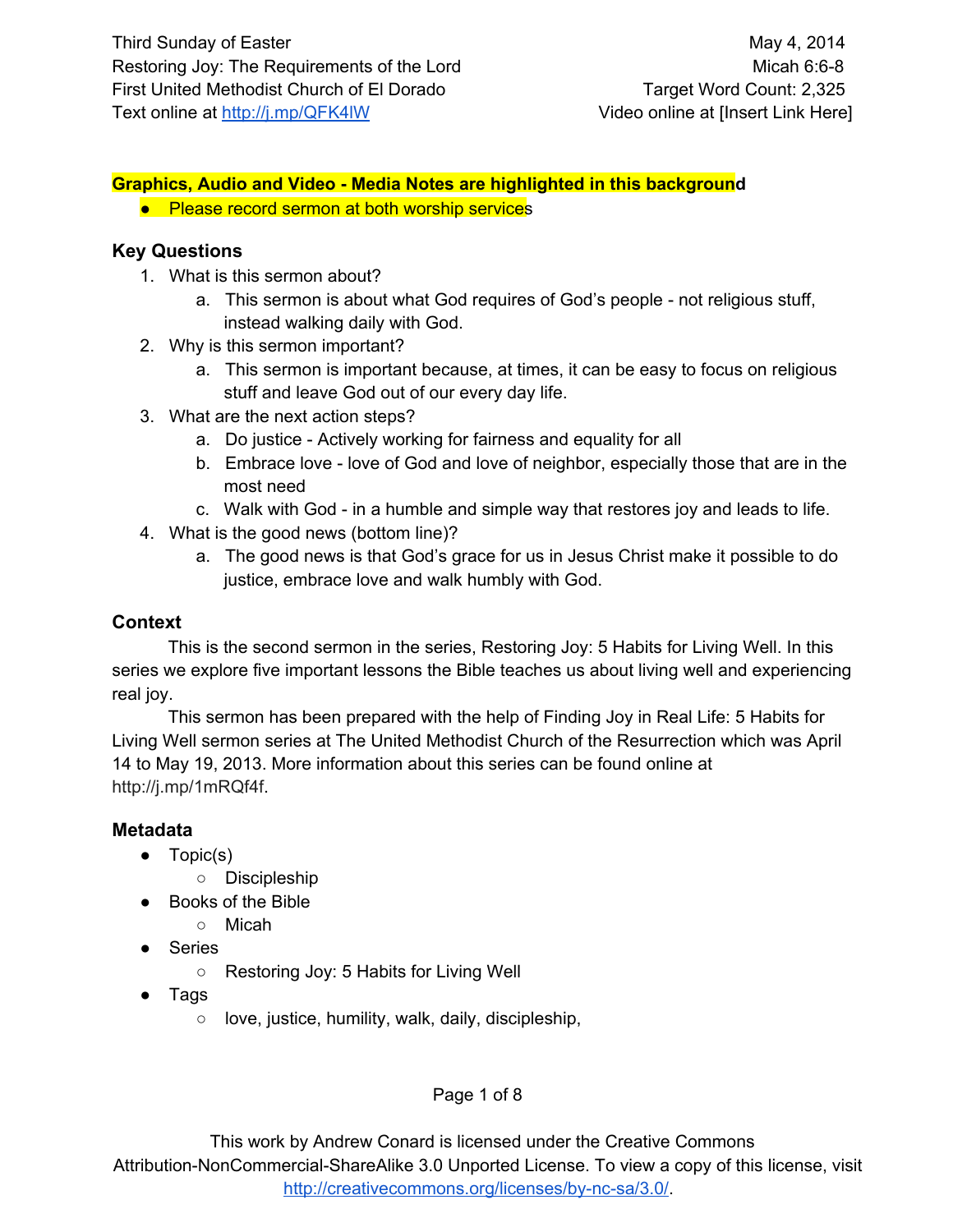Page 2 of 8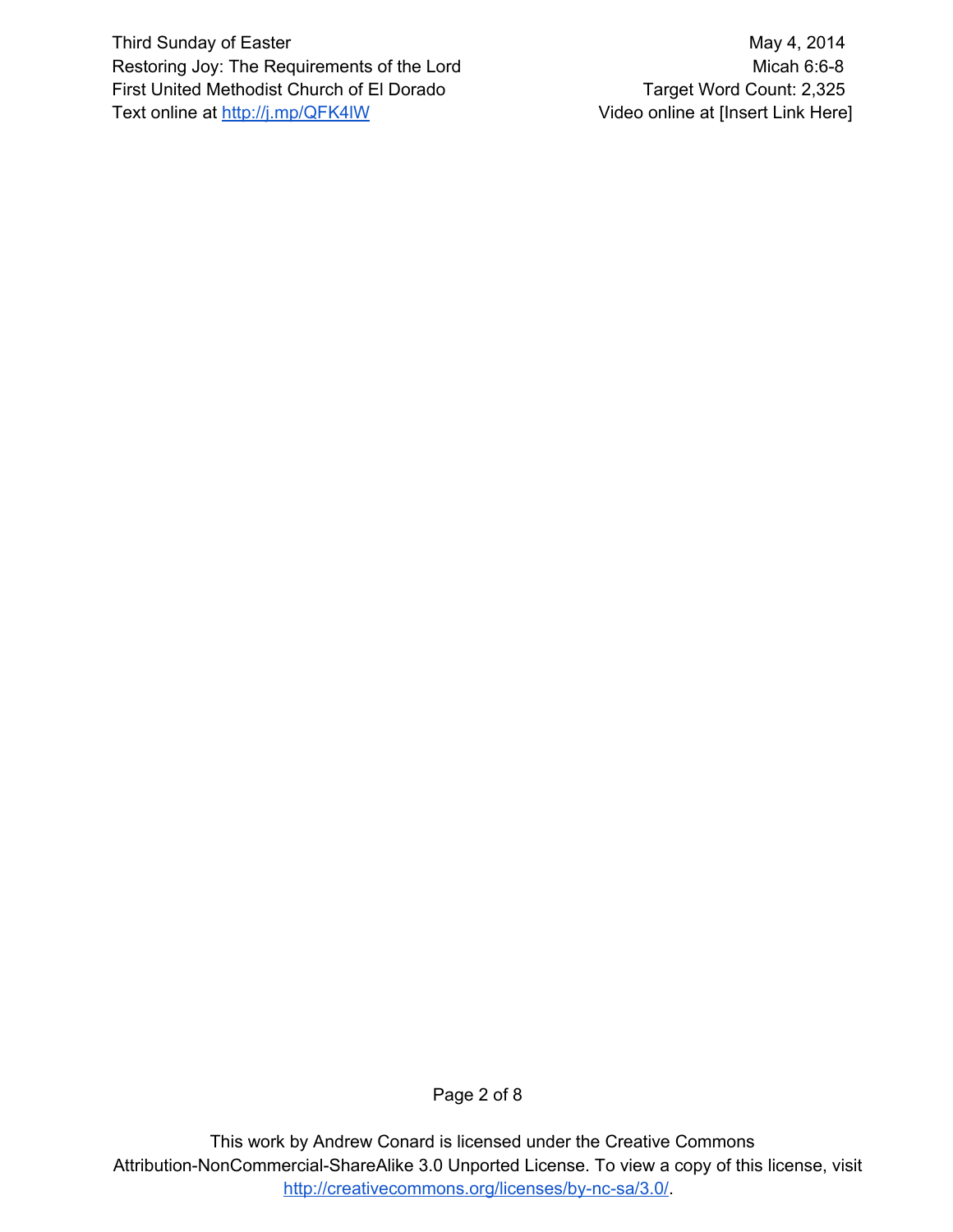# **Micah 6:6-8, CEB**

6 With what should I approach the Lord and bow down before God on high? Should I come before him with entirely burned offerings, with year-old calves? 7 Will the Lord be pleased with thousands of rams, with many torrents of oil? Should I give my oldest child for my crime; the fruit of my body for the sin of my spirit? 8 He has told you, human one, what is good and what the Lord requires from you: to do justice, embrace faithful love, and walk humbly with your God.

## **Response to Scripture**

One: The Word of God for the people of God. **All: Thanks be to God!**

## **Sermon Starter Video**

● Play sermon starter video.

# **Introduction**

### **Series Introduction**

This week we continue our series, "Restoring Joy: 5 Habits for Living Well" in which we are taking a look at some of the most important lessons that help us connect with God and restore joy in our life? These five topics summarize much of the rest of the Bible and address the key concepts of our faith.

Because these are so central to our faith, it is likely that there will be nothing that we address in this series with which you are not already familiar. At times, we might tend to even dismiss these themes because of their simplicity and familiarity. Yet I want to challenge you to pay attention to what they actually mean and how we practice them today. For when we practice these things, we experience what the Psalmist describes in Psalm 1:3. It is like being "... like a tree replanted by streams of water, which bears fruit at just the right time and whose leaves don't fade. Whatever they do succeeds." 1

When we focus on doing God's will, we find joy, meaning and life.

## **Sermon Notes and Scripture Study**

I invite you to open your bulletin to a place where you can take notes during the message today. Today, I hope that you will hear:

- Something new or find new questions
- Perspective on your life or something in your life that gives additional meaning to the

Page 3 of 8

 $<sup>1</sup>$  Psalm 1:3, CEB.</sup>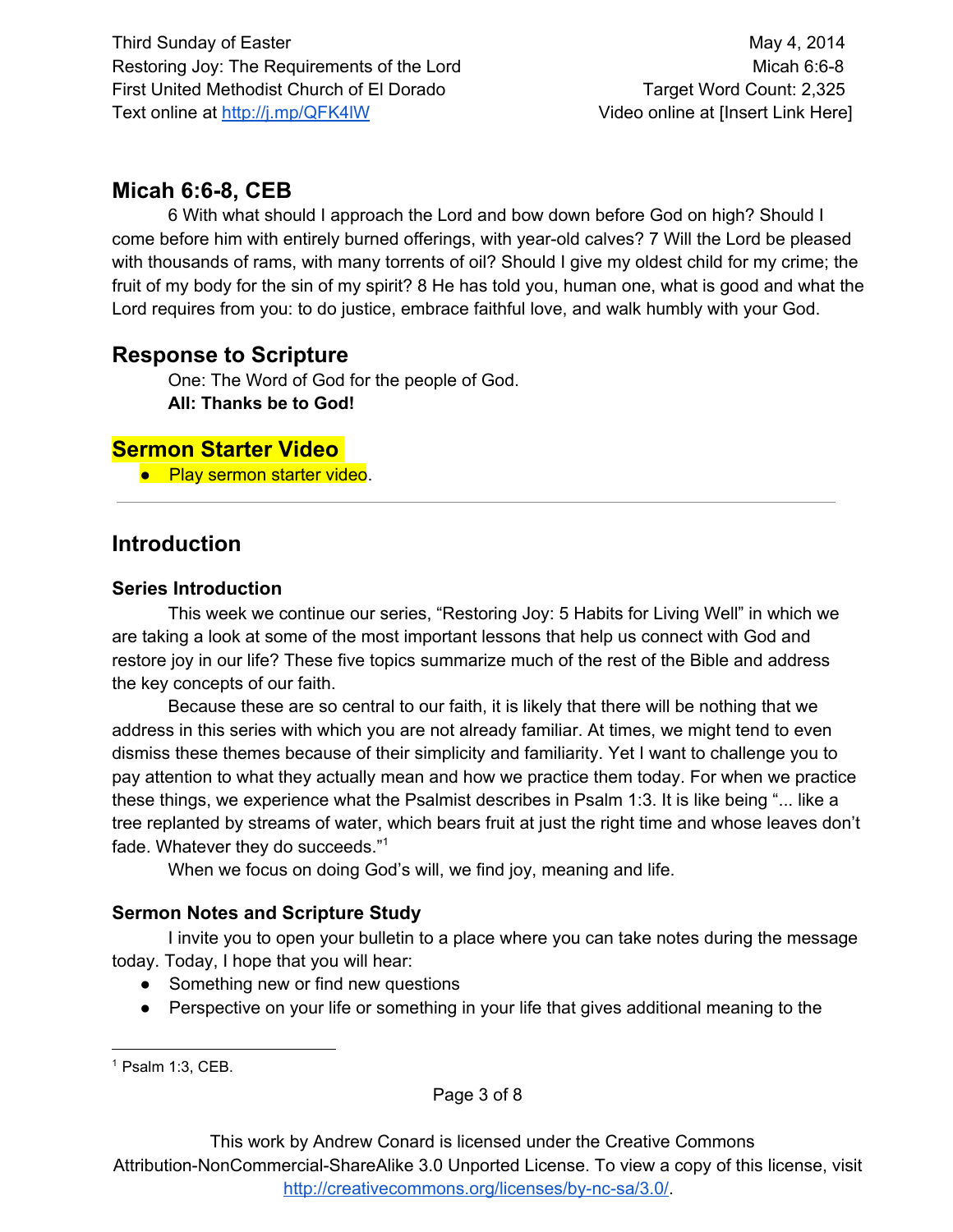message today.

● Guidance about how to live as a disciple of Jesus.

I invite you to write down some of the things that you hear in the sermon today and take your bulletin home as a tool to grow in your faith outside of worship. You can reflect on what you heard today, pray for people of our congregation and read scripture to prepare for worship next week.

## **Opening Prayer**

Will you pray with me? O God, use these words to speak good news so that as individuals and as a congregation we will fear nothing but sin, desire nothing but you and live as part of your kingdom on earth as it is in heaven. Amen.

## **Opening Story**

Open with a story about meeting requirements or expectations.

## **Transition**

The scripture for today focuses on the requirements or expectations which God has for us.

## **Introduction to the Prophets**

As we begin the sermon today, I want to remind you about prophets in the Bible. The prophets were not primarily concerned with telling the future. They spoke about the future to help the people of that day hear God's message for today. The prophets would point out the places where the people were not living the way that God wanted them to live and would paint a picture of two outcomes in the future. One outcome if the people decided to turn from their sin and seek to follow God and another outcome if the people continued to ignore God and follow their own path. The prophets helped clarify the results of the people's obedience, on one hand, and disobedience on the other.

## **Transition**

This did not require psychic powers. The prophets were familiar with God and God's story and they were aware of the context in which they lived.

# **Israel in the Ancient Near East**

## **Geography**

You remember that Israel was a little sliver of a country with the desert to the east and Mediterranean to the west. The country of Israel today is 8,522 square miles, which is about one-tenth the size of the state of Kansas and a little less than 6 times larger than Butler County.

Page 4 of 8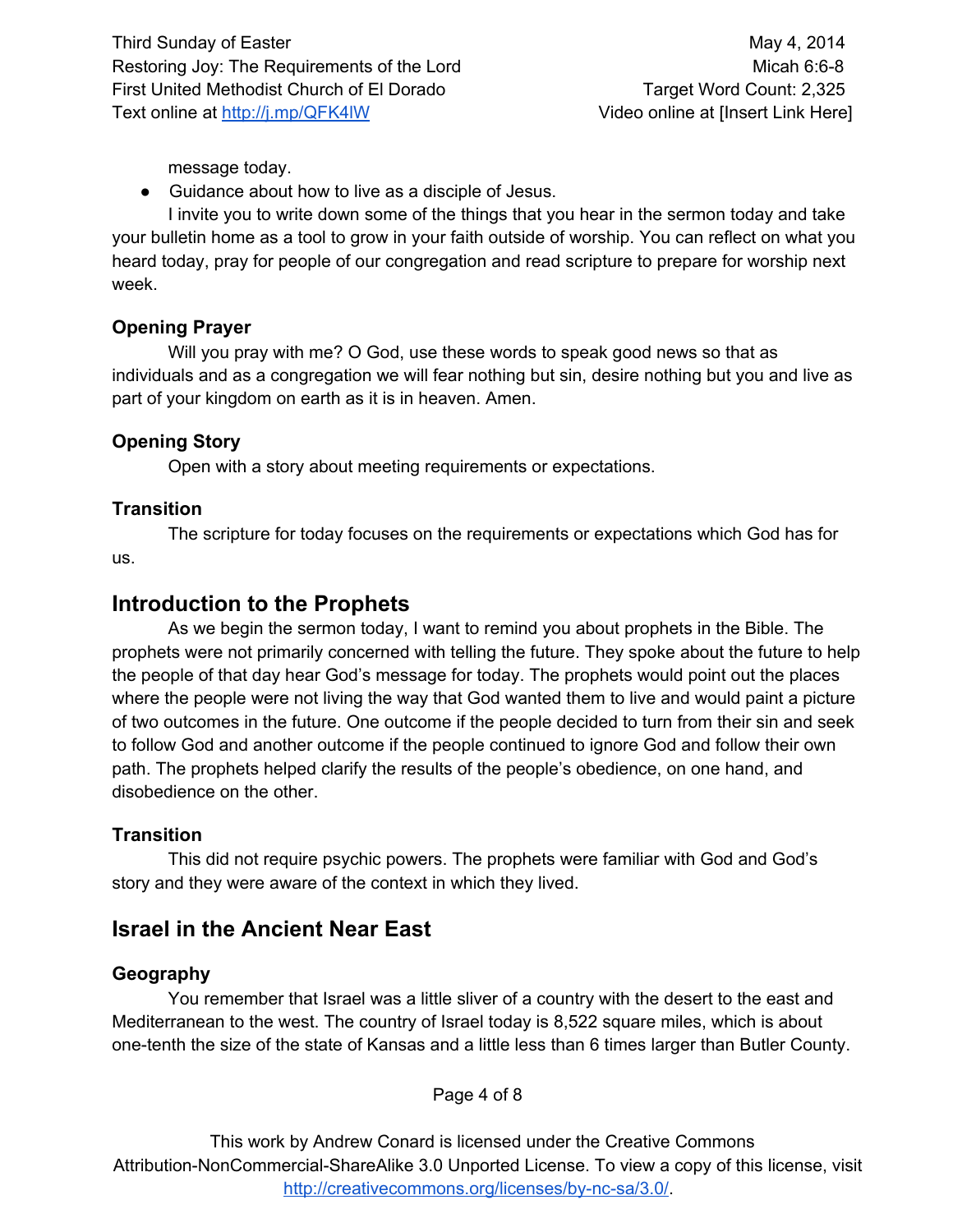It is not very big, but it was strategically located.

#### **Trade**

All of the major trade routes in that time ran through Israel. If trade was moving from Asia to Africa, it passed through Israel. If Egypt was exporting goods they would pass through Israel. Israel was surrounded by larger empires, each one of which would have wanted to control this land.

#### **God's Grace and Protection**

What the prophets knew was that any of the surrounding empires were strong enough to take that land. The only thing that prevented that from happening were the grace and power of God. If the people turned away from God and God withheld protection then terrible things would happen. It turns out that this is exactly what happened.

#### **Assyrian Empire Invades the Northern Kingdom of Israel**

In 722, the Assyrian empire invaded the northern kingdom of Israel and the northern tribes are lost. Micah was a prophet in the southern kingdom of Judah and Most of Micah's word is to the kingdom of Judah in the south. What happened to your neighbors in the north is going to happen to you, if you don't turn away from your sin and seek to follow God.

#### **Complacent Approach to Religion**

You see, the people in Micah's time were taking a complacent approach to religion. They were trying to figure out, what is the easiest way for me to receive God's blessings. An approach to faith which focuses on making me happy, instead of doing God's will. These are two very different approaches to religion.

- Some people ask, What is God going to do for me? or What do I need to do for God to bless me?
- Instead, what God is asking us, is "How are you going to live out my commands in the world to other people?"

#### **Transition**

These two different approaches to faith still remain for us today. So let's take a closer look at what the prophet tells us God does require.

## **Covenant Lawsuit**

#### **Introduction**

Chapter 6 is written as if it were in a court of law, a lawsuit between God and God's people with the mountains and hills as jury. "God begins by reciting a short summary of the great

Page 5 of 8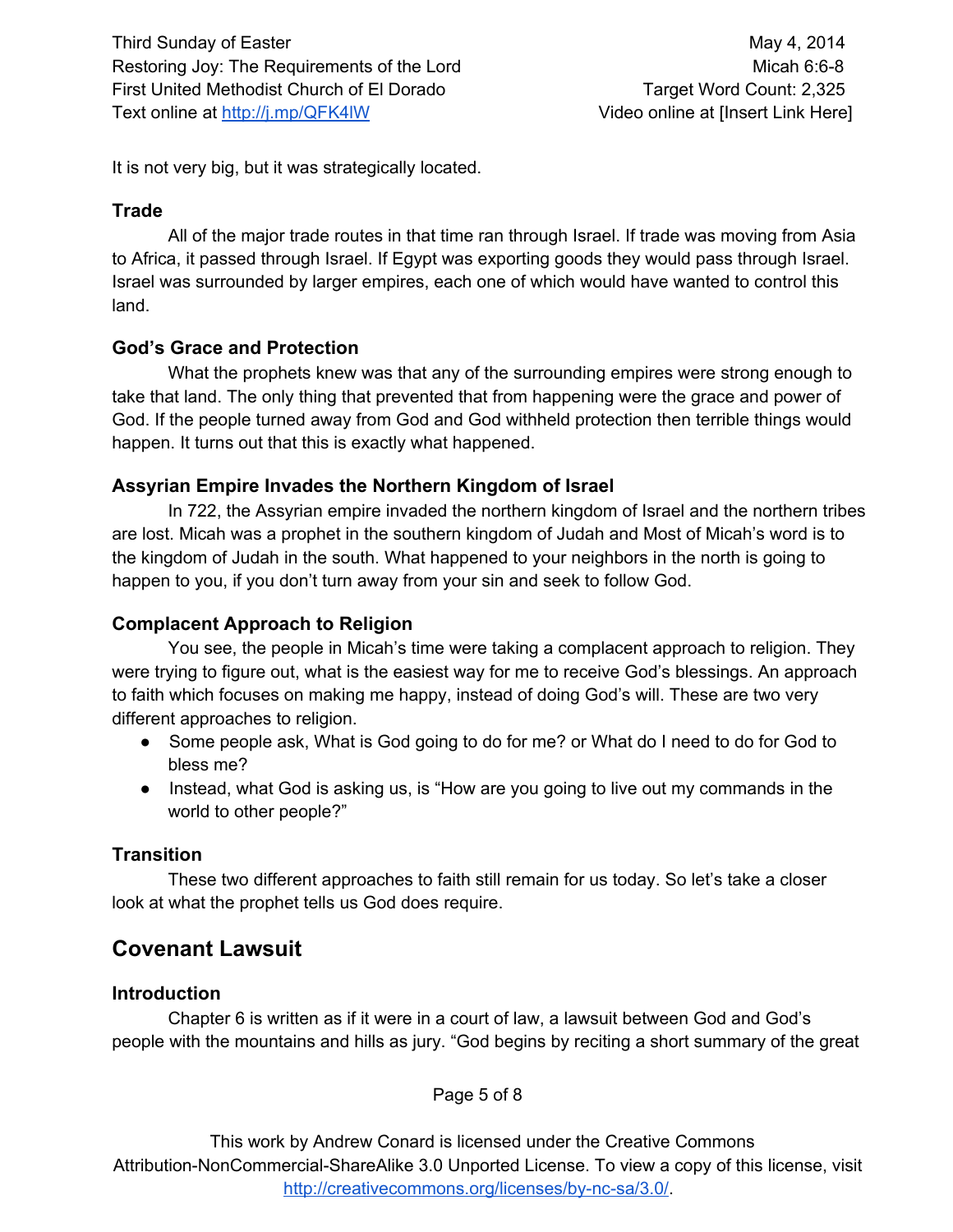acts that God performed on behalf of the people  $(6:3-5)$ ."<sup>2</sup>

#### **Question of the People**

Then, in verse 6, "an individual raises the question for the whole community. What can we do to please God, especially at those times when we have gone astray and need to make things right with God again?"<sup>3</sup> Hear these words again from Micah 6:6-7:

"With what should I approach the Lord and bow down before God on high? Should I come before him with entirely burned offerings, with year-old calves? 7 Will the Lord be pleased with thousands of rams, with many torrents of oil? Should I give my oldest child for my crime; the fruit of my body for the sin of my spirit?"

"The questions are all related to participation in Israel's sacrificial cult. What constitutes an acceptable offering: year-old calves, rams, "rivers of oil," even the worshiper's firstborn? The questions about quantity gradually rise to ridiculous levels ("thousands of rams" or "ten thousand rivers of oil") ... [or] even the giving of a human life? ... The questions push the point to the extreme: Does anything suffice to move God to accept me, particularly when I have defied God, repented, and wish to return to a closer relationship?" 4

#### **God's Response**

"The answer changes the question. This often happens in the biblical story. ... The people's questions were preoccupied with what they could do to please God through religious ritual and ceremony. Micah is in good company with other prophets when he clearly states that God is more interested in the way people live their everyday lives than in their religious practices." 5

#### **Transition**

God's response summarizes three important concepts in the Bible that we can use today to help restore joy in our life.

# **What God Requires**

## **Do justice (Hebrew: Mispat)**

- Do justice
	- Hebrew: Mispat

Page 6 of 8

This work by Andrew Conard is licensed under the Creative Commons

Attribution-NonCommercial-ShareAlike 3.0 Unported License. To view a copy of this license, visit http://creativecommons.org/licenses/by-nc-sa/3.0/.

<sup>2</sup> Leander E. Keck, ed., *Micah* vol. VII of *The New Interpreter's Bible* (Nashville: Abingdon Press, 2002), 577.

<sup>3</sup> Leander E. Keck, ed., *Micah* vol. VII of *The New Interpreter's Bible* (Nashville: Abingdon Press, 2002), 579-80.

<sup>4</sup> Leander E. Keck, ed., *Micah* vol. VII of *The New Interpreter's Bible* (Nashville: Abingdon Press, 2002), 579-80.

<sup>5</sup> Leander E. Keck, ed., *Micah* vol. VII of *The New Interpreter's Bible* (Nashville: Abingdon Press, 2002), 580.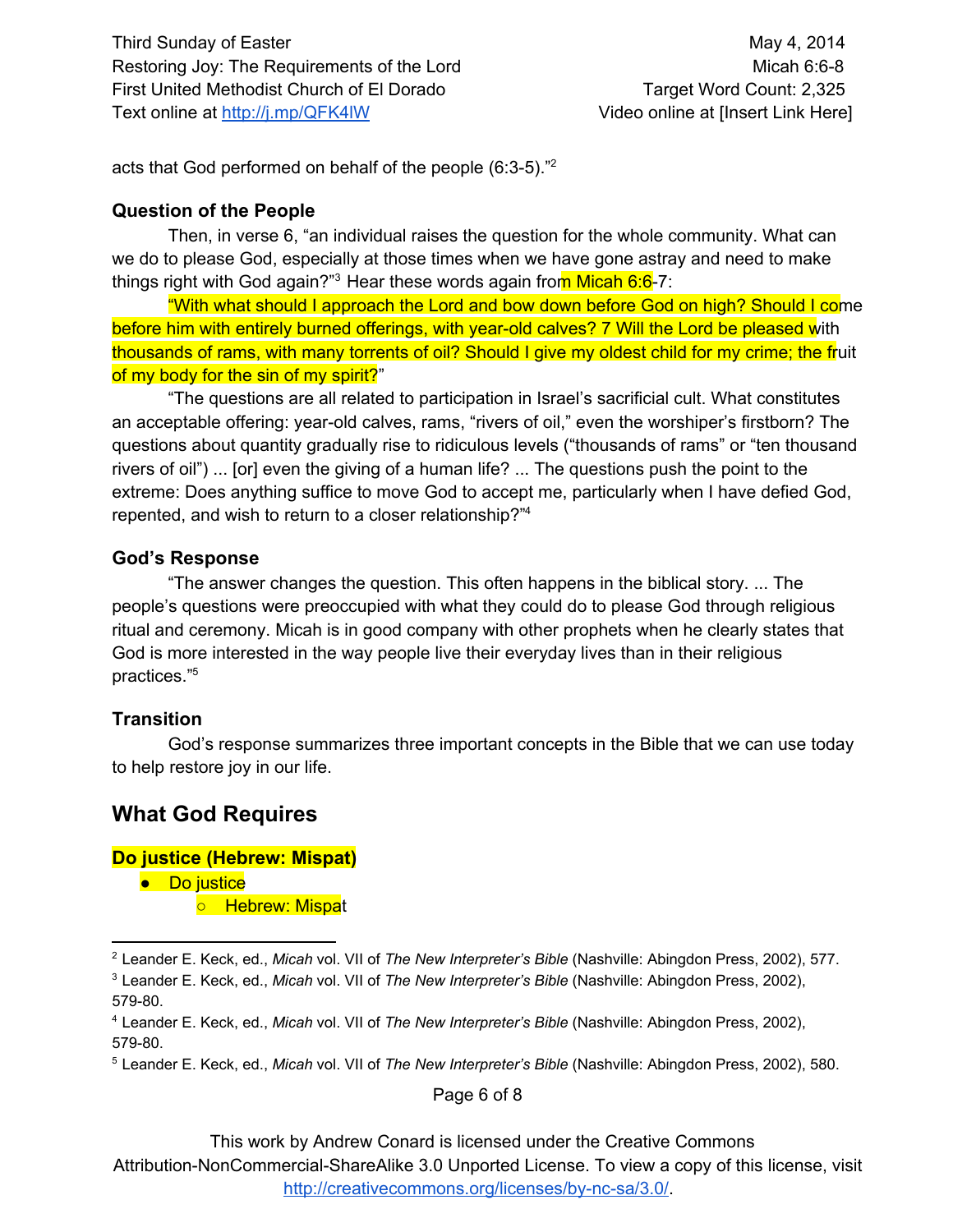The first is to do justice.

The Hebrew word is Mispat and it is not seeing that people receive a fair hearing. "Mispat is something that people do. It is not enough to wish for justice or to complain because it is lacking. This is a dynamic concept that calls on God's people to work for fairness and equality for all, particularly the weak and the powerless who are exploited by others." $6$ 

### **Embrace faithful love (Hebrew: hesed)**

- Do justice
- Embrace faithful love

### o Hebrew: hesed

The second is to embrace faithful love.

The Hebrew word hesed "is very common in the Bible, but its meaning can hardly be conveyed by any single English word."<sup>7</sup> It "may be translated with a wide range of English words, including love, loyalty, mercy, kindness, "steadfast love," and loving-kindness, according to the nuance of the biblical passage and the interpretive understanding of the translator. It can be used to describe the key element in relationships - either between humans or between God and humanity.

When used to describe the relationship between two people it is usually a "relationship where one person is in significant need of help from the other, help that typically may go beyond the usual expectations of such a relationship, and help that often is essential to the basic well-being or even the survival of the needy person."<sup>8</sup>

When used to describe the relationship between God and humanity, it is a reminder of how we are invited to respond to God's love. This type of love to God is one that is not motivated out of duty or fear, instead it is loving God without resentment, manipulation or coercion. God does not force us to love in return, but instead invites us to respond with hesed.

#### **Walk humbly with your God**

- Do justice
- Embrace faithful love
- Walk humbly with your God

The final of these three requirements are to walk humbly with God. "The key word in this verse is "walk". We are to walk with God, careful to put God first and to live in conformity with God's will. Our life pilgrimage is likened to a walk with God as our constant companion."<sup>9</sup>

Page 7 of 8

This work by Andrew Conard is licensed under the Creative Commons

Attribution-NonCommercial-ShareAlike 3.0 Unported License. To view a copy of this license, visit http://creativecommons.org/licenses/by-nc-sa/3.0/.

<sup>6</sup> Leander E. Keck, ed., *Micah* vol. VII of *The New Interpreter's Bible* (Nashville: Abingdon Press, 2002), 580.

<sup>7</sup> Leander E. Keck, ed., *Micah* vol. VII of *The New Interpreter's Bible* (Nashville: Abingdon Press, 2002), 580.

<sup>8</sup> Katharine Doob Sakenfeld "Khesed." In Volume 3, *The New Interpreter's Dictionary of the Bible*, edited by Katharine D. Sakenfield, et al. Nashville: Abingdon Press, 2006.

<sup>9</sup> Leander E. Keck, ed., *Micah* vol. VII of *The New Interpreter's Bible* (Nashville: Abingdon Press, 2002), 580.